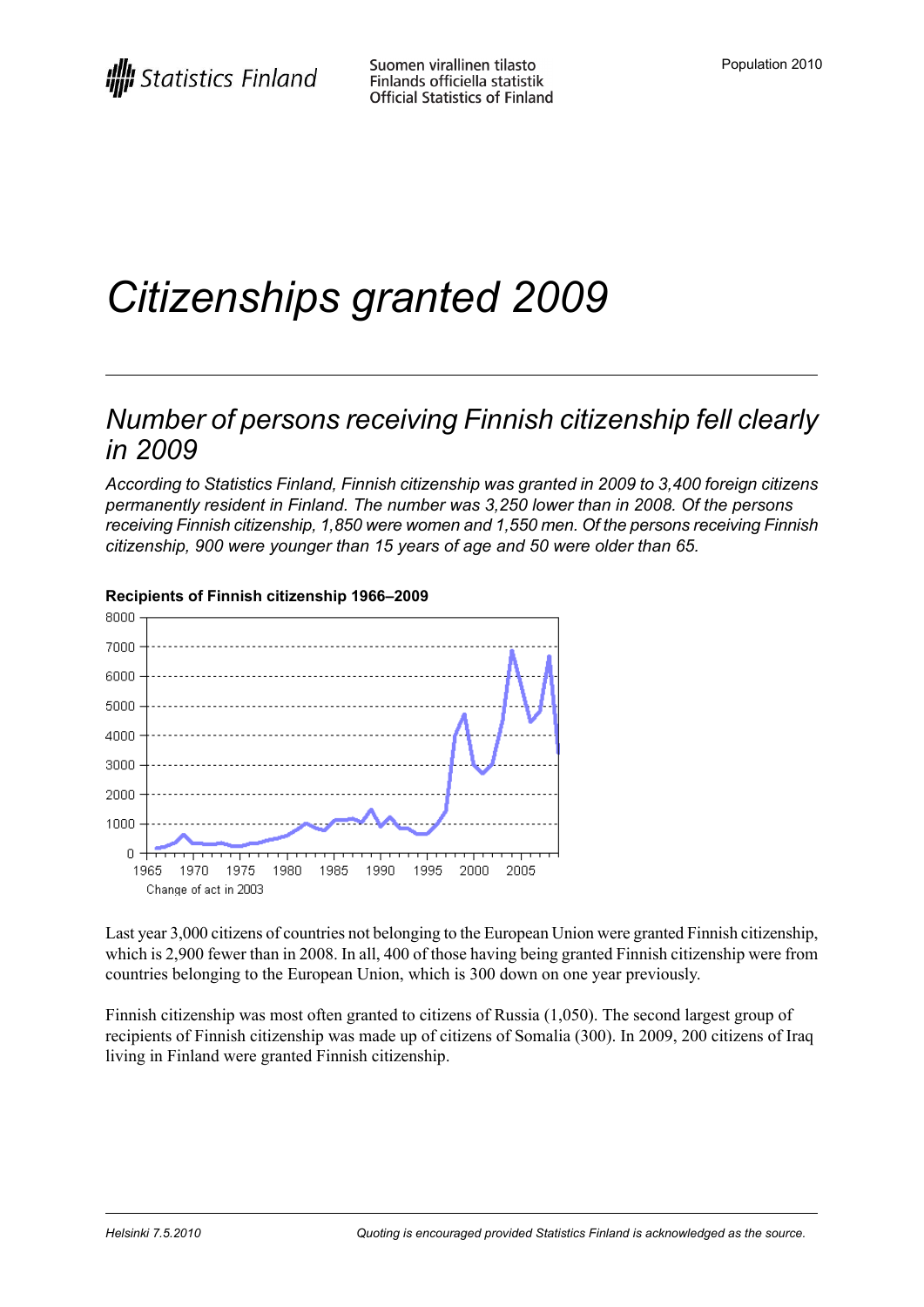## *Contents*

| Tables  |  |
|---------|--|
|         |  |
| Figures |  |
|         |  |
|         |  |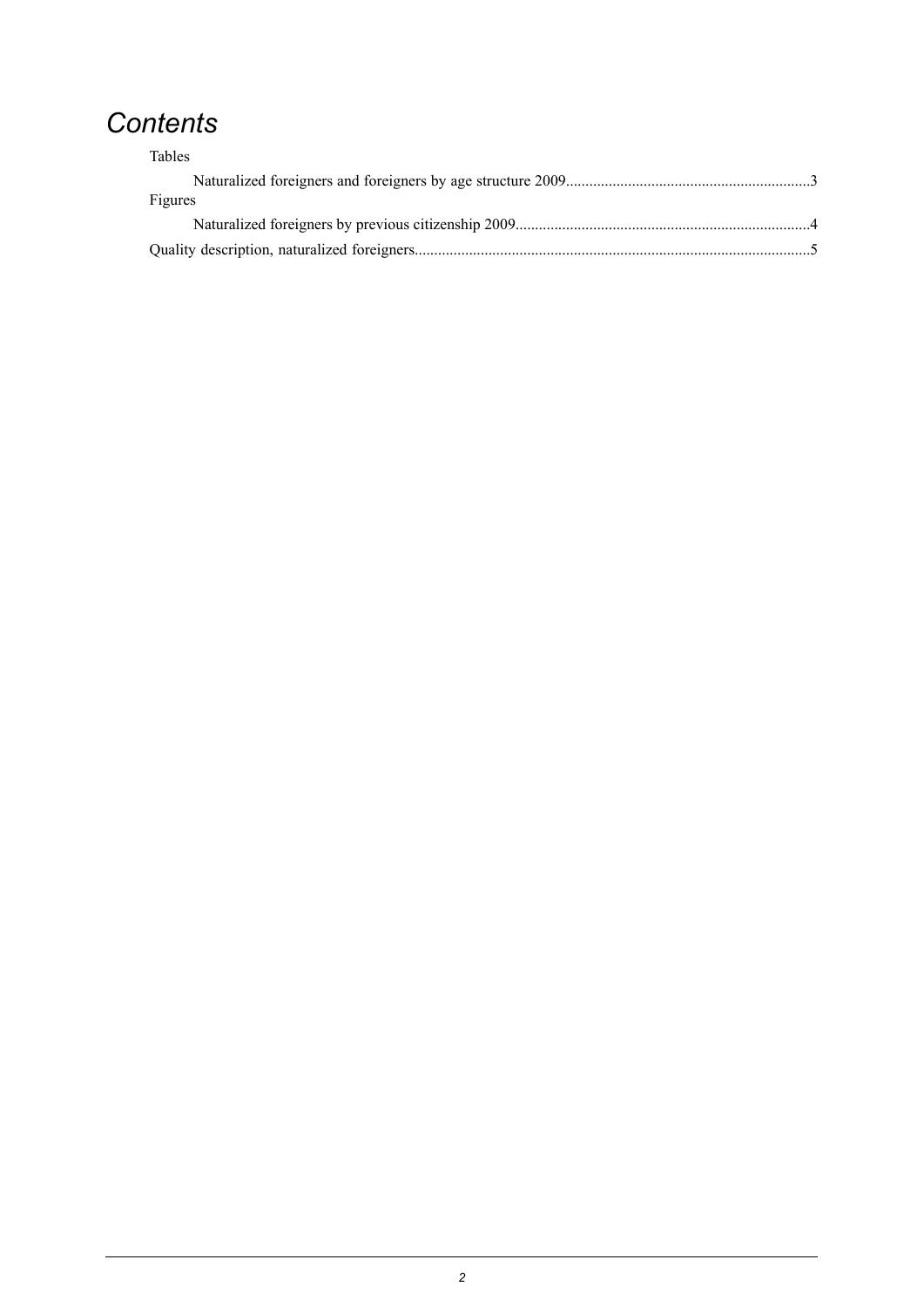## *Tables*

#### <span id="page-2-0"></span>**Naturalized foreigners and foreigners by age structure 2009**

| Age group | Naturalized foreigners | Naturalized foreigners % Foreigners |         | Foreigners % |
|-----------|------------------------|-------------------------------------|---------|--------------|
| Total     | 3,413                  | 100.0                               | 155,705 | 100.0        |
| $0 - 9$   | 642                    | 18.8                                | 15,714  | 10.1         |
| $10 - 19$ | 665                    | 19.5                                | 14,507  | 9.3          |
| $20 - 29$ | 544                    | 15.9                                | 34,656  | 22.3         |
| $30 - 39$ | 739                    | 21.7                                | 39,120  | 25.1         |
| $40 - 49$ | 473                    | 13.9                                | 25,546  | 16.4         |
| $50 - 59$ | 212                    | 6.2                                 | 14,587  | 9.4          |
| $60 - 69$ | 96                     | 2.8                                 | 6,057   | 3.9          |
| $70 - 79$ | 30                     | 0.9                                 | 3,595   | 2.3          |
| $80 -$    | 12                     | 0.4                                 | 1,923   | 1.2          |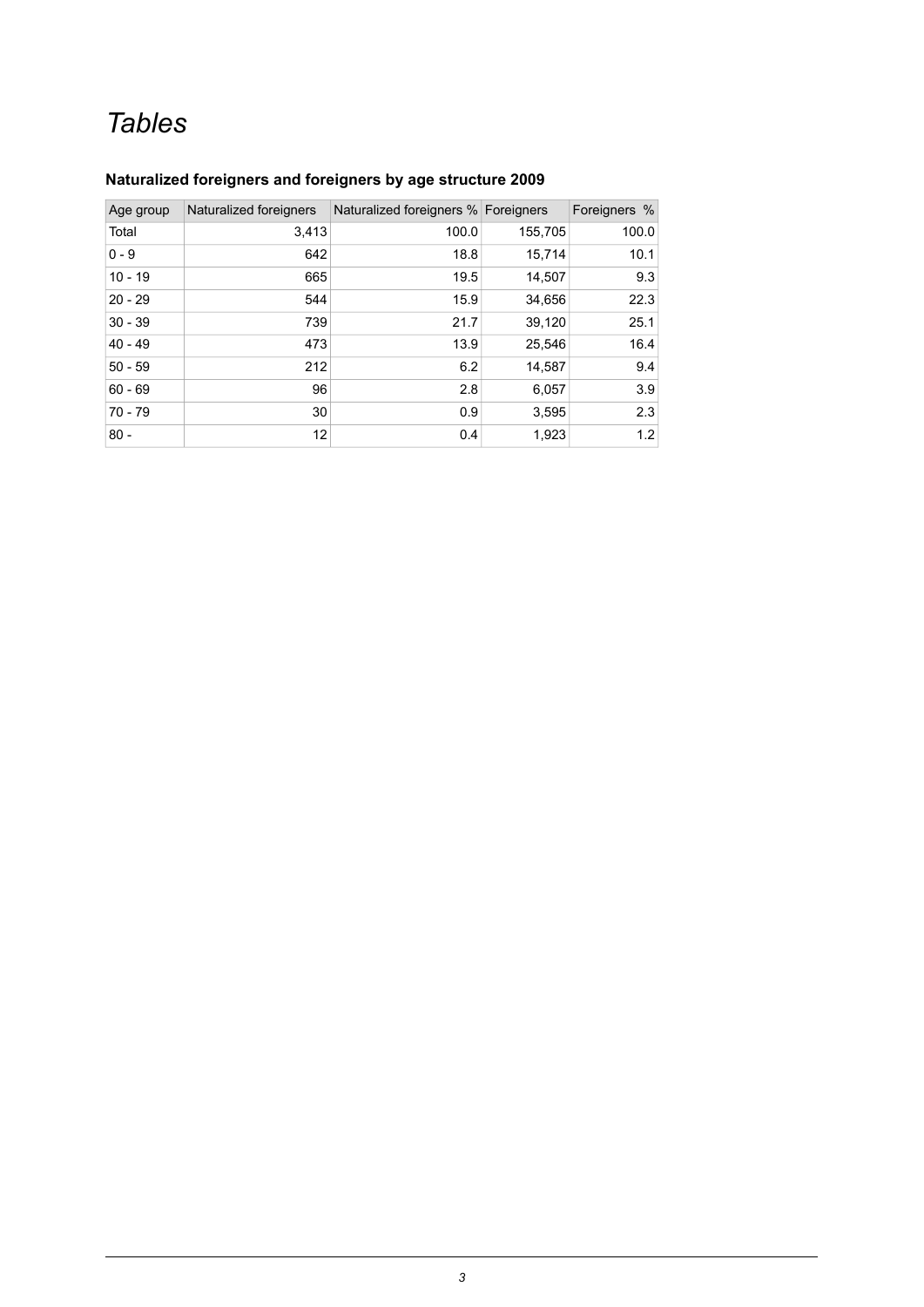## *Figures*

#### <span id="page-3-0"></span>**Naturalized foreigners by previous citizenship 2009**

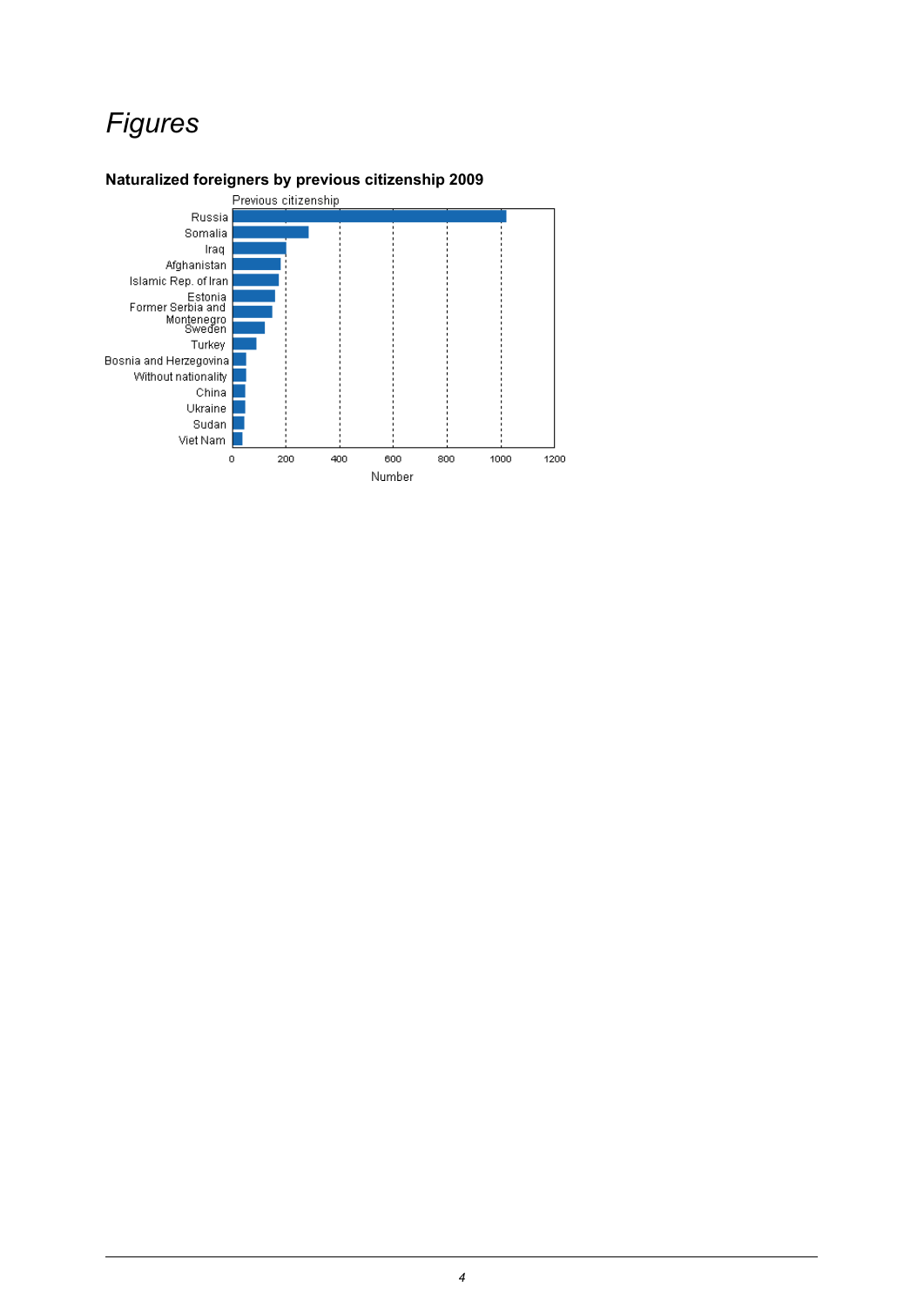## <span id="page-4-0"></span>*Quality description, naturalized foreigners*

### *1. Relevance of statistical information*

The main source used when producing Finnish population statistics is the Popula-tion Information System of the Population Register Centre. Changes in the data on the vital events of the resident population are updated into the Population Informa-tion System continuously by local population register authorities. From 1975 Sta-tistics Finland has obtained population data from the Population Register Centre.

The last population registration was carried out in Finland on 1 January 1989. After that the Population Information System has been updated by notifications of changes. The data stored in the Population Information System are specified in the Population Information Act (11 June 1993/507).

Statistics Finland's function is to compile statistics on conditions in society (Statis-tics Finland Act of 24 January 1992/48). These also include demographic statistics. Statistics Finland's Rules of Procedure defines the Population Statistics unit as the producer of demographic statistics (Statistics Finland's Rules of Procedure, TK-00-1437-09).

In accordance with the Act on the Municipality of Domicile, the municipality of domicile and the place of residence of individuals are recorded in the Population Information System. The municipality in which a person lives or the one construed by the inhabitant as the municipality of domicile on the grounds of residence, family ties, livelihood or other equivalent circumstances, or to which the inhabitant has close links due to the aforementioned circumstances is deemed the municipality of domicile. (Act on the Municipality of Domicile, 201/1994.) The population registered in the Population Information System is divided into those present and those absent. Those present are permanent residents of Finland, either Finnish nationals or aliens. Those absent are Finnish nationals who when emigrating from the country have reported that they intend to be absent from Finland for more than one year, with the exception of Finnish nationals who are diplomats and those working in development co-operation (Act on the Municipality of Domicile, 201/1994.) Only changes in the population resident in Finland on 31 December are taken into account when compiling statistics on vital events. Persons moving to Finland from abroad are classified in the population statistics if the place of residence they have declared as their municipality of domicile is later confirmed as their place of residence.

#### *Citizenship*

Citizenship refers to a person's legal nationality in a certain country. Citizenship is usually determined at birth, but it may be changed upon moving to live in another country. A person may also be a citizen of more than one country (see Nationality Act, 359/2003). Persons with both Finnish and foreign citizenship will be entered in the statistics as Finnish nationals. If a foreign national living in Finland has several nationalities, that person will be entered in the statistics as a national of the country on whose passport he or she arrived in the country. Persons having received Finnish nationality by both proceedings initiated upon petition and by declaration procedure are included in statistics on recipients of Finnish nationality.

The Population Register Centre has adopted the ISO 3166 standard in its nationality classification.

### *2. Methodological description of survey*

The main source used when producing Finnish population statistics is the Population Information System of the Population Information Centre. Local register office updates a Population Information System with information it gets from persons experiencing vital events and parishes of the Evangelical-Lutheran and Greek Orthodox churches. Hospitals send information of births in machine-language format to maintenance of Population Information System. Local courts take information of decisions of adoptions and divorces dealt in the court into the Population Information System. The Finnish Immigration Service decide about the granting of Finnish citizenships (the Nationality Act 359/2003) and enters data about the decisions into the Population Information System. Statistics Finland receives the updated data on vital events in machine-language format on a weekly basis.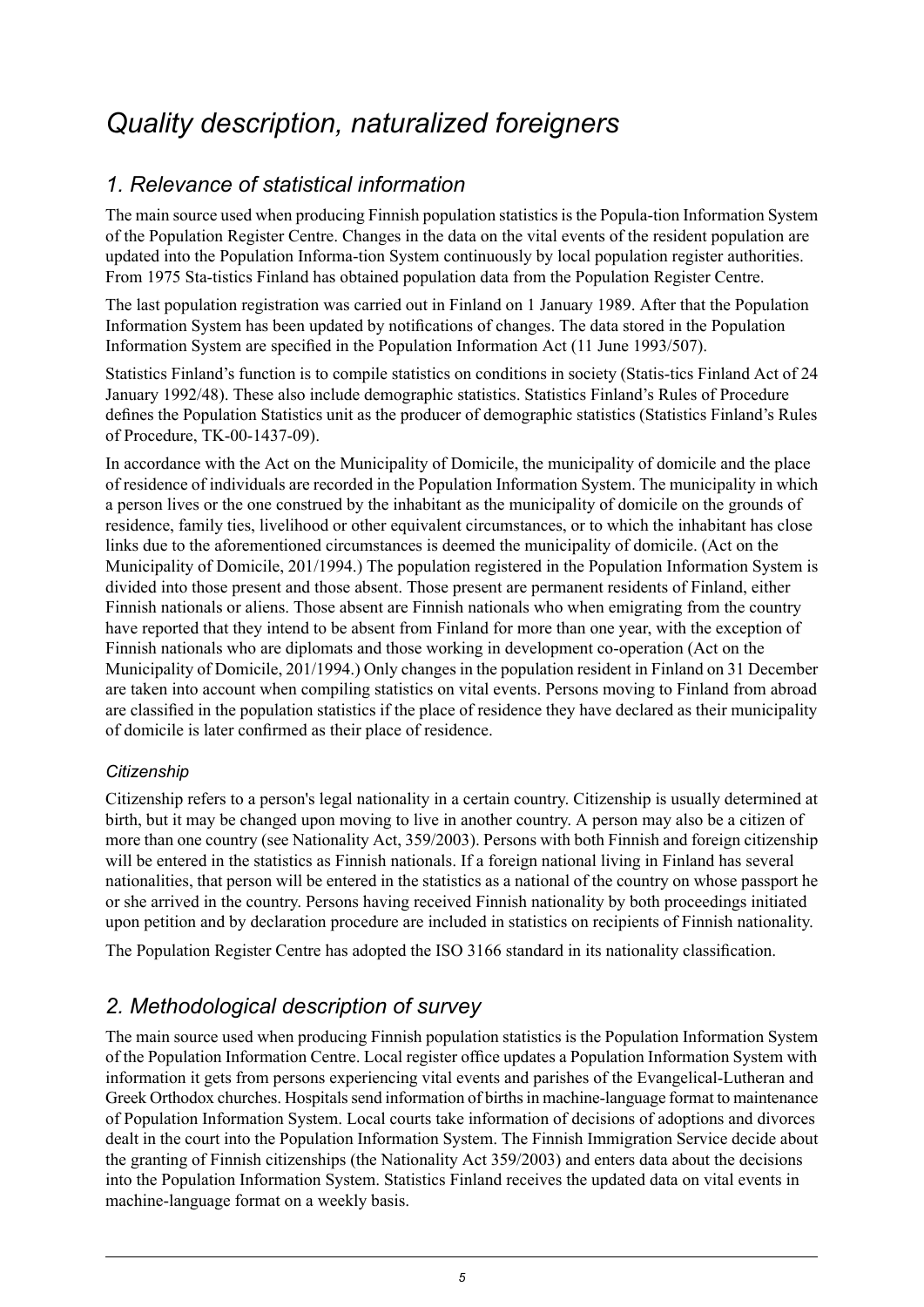The deadline for delivering data to Statistics Finland on vital events in the statistical year is the end of January of the following year. The exception to this is the data on stillbirths, which were expected by the end of August. Data on population changes in statistical year delivered to Statistics Finland after this date are included in the data of the following year.

#### *3. Correctness and accuracy of data*

In general, the Population Information System of the Population Register Centre can be considered very exhaustive as regards persons. In order that a person obtains a personal identity code, he or she has to be registered in the Population Information System. It is practically impossible to live in Finland without a personal identity code. A personal identity code is needed so that one can work legally, open a bank account, have dealings with authorities and so on. It can be safely assumed that Finland cannot have any substantial numbers of 'moonlighters' who receive their pay in cash for periods of over one year, for example. Staying in Finland for at least one year is the prerequisite for registering into the population of Finland.

After abolishment of yearly checking of domicile registers (January 1) in 1989 the Population Information System has been maintained only by notifications of changes to population information. Their correctness is determined by a reliability survey made on the addresses in the Population Information System.

The Population Register Centre charges Statistics Finland with the task of conducting yearly a sample survey on correctness of address information. Around 11,000 people are asked whether their address in the Population Information System is correct. In the 2009 survey, the address was correct for 99.2 per cent of the respondents.

In connection with municipal elections, returned notifications of voting sent to foreigners usually reveal around 1,000 persons who have moved from the country without giving notice and are thus still included in the Finnish population. The Population Register Centre removes them from the resident population in the Population Information System before the following turn of the year.

### *4. Timeliness and promptness of published data*

Final vital statistics are published yearly in May to June, except for those on stillbirths, which are released in September. Since 1999 the regional division used has been that of the first day of the following year. Thus the municipalities that unite on the first day of the new year are already combined in the statistics on the last day of the previous year. Information on the vital statistics of the united municipalities before the unification is available from 2003 onwards.

Preliminary population data by municipality are available by month. In addition, the publication Quarterly Population Statistics containing preliminary data is released always at the end of the month following the previous quarter.

### *5. Accessibility and transparency/clarity of data*

Basic population data are available in electronic form by municipality or with larger regional divisions than municipality in Statistics Finland's free Statistical Database on the internet.

The chargeable information service contains more specified information about the population by sub-area of municipality, for example.

The Altika statistical service also includes municipality-specific population data from 1975 onwards.

### *6. Comparability of statistics*

Comparable regional vital statistics series are available from 1987. The tables always indicate which regional division is used.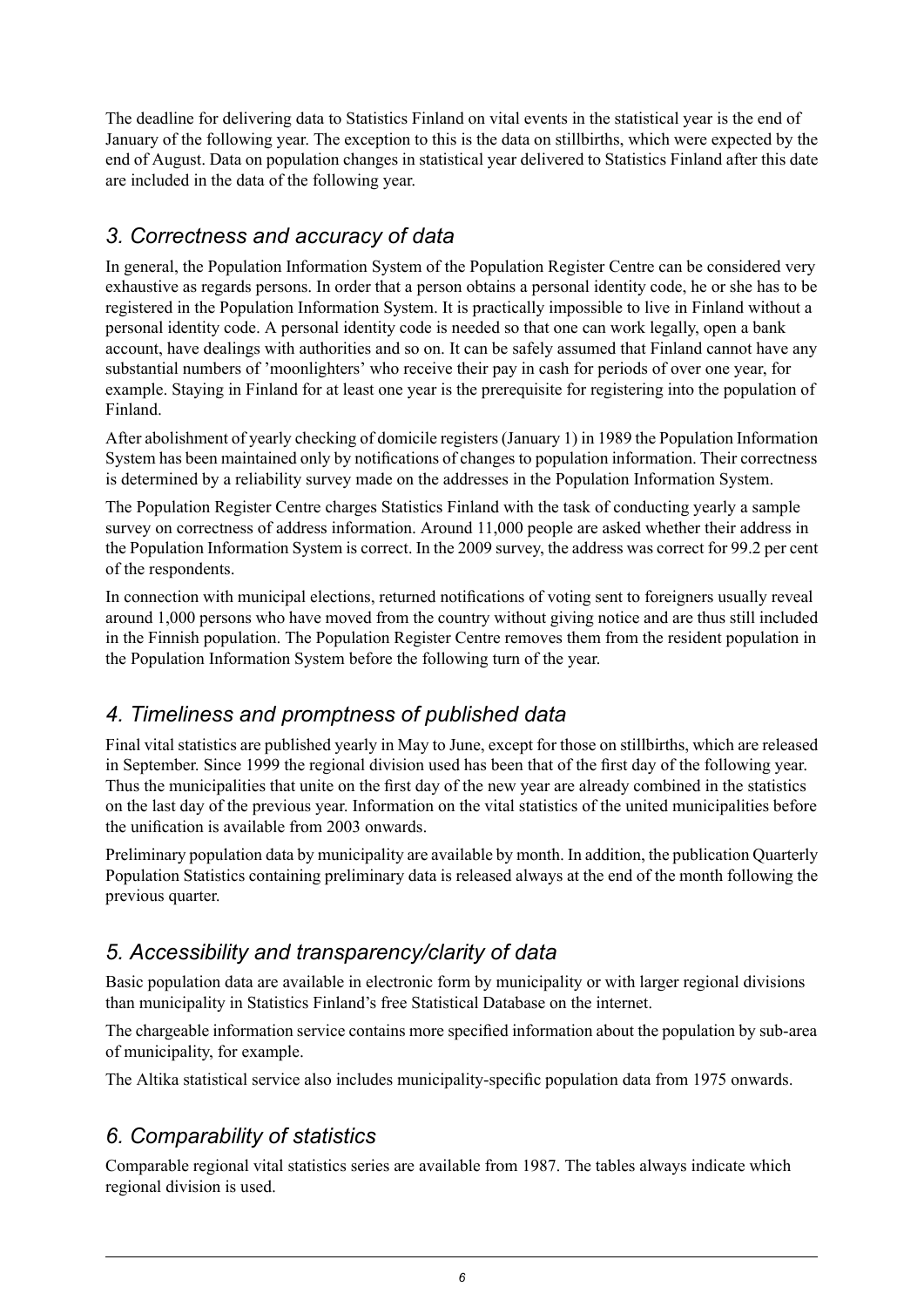Compilation of statistics on immigrants based on lists of passports began in 1900 and continued until 1984. From 1945 there are data on the total volume of migration between Finland and foreign countries derived from statistical materials of other countries. The migration statistics between the Nordic Countries improved in 1969, when the so-called Inter-Nordic Migration Form was introduced. Production of statistics on migration outside the Nordic Countries improved further in 1985, when the obligation to notify was extended to emigrants.

Population data by municipality are available in electronic form in the Altika information service from 1975 onwards. The population time series in the free "Väestö" online service begin from the year 1980 or 1987. Vital statistics time series for the whole country is available from 1749.

#### *7. Coherence and consistency/uniformity*

Statistics Finland's other statistics use the data of demographic statistics as basic information on population. Consequently, Statistics Finland's other statistics correspond to demographic statistics.